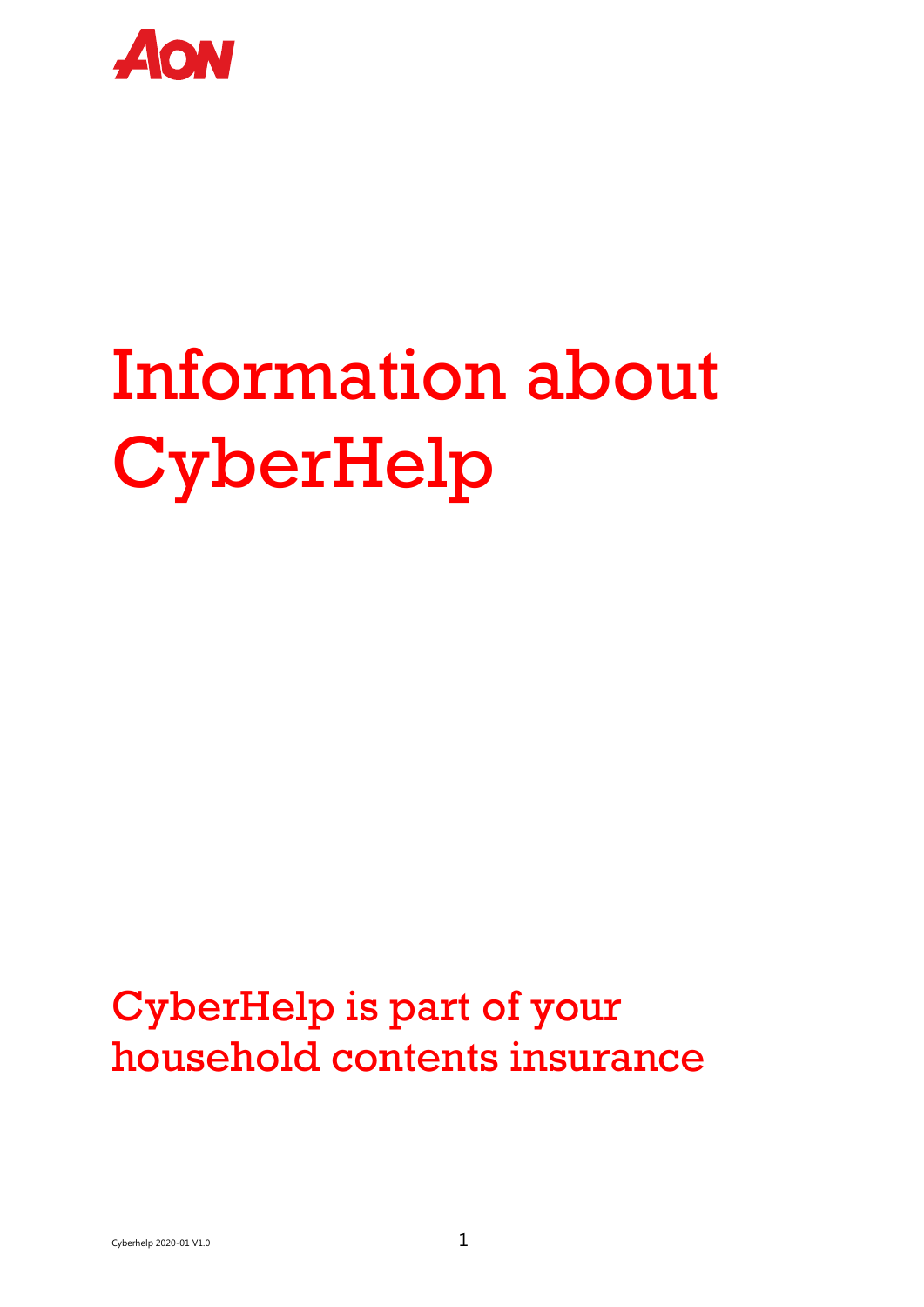

#### **Contents**

| Steps to take when you experience a cyber incident |  |
|----------------------------------------------------|--|
| Reader's guide, CyberHelp in brief                 |  |
| CyberHelp policy conditions                        |  |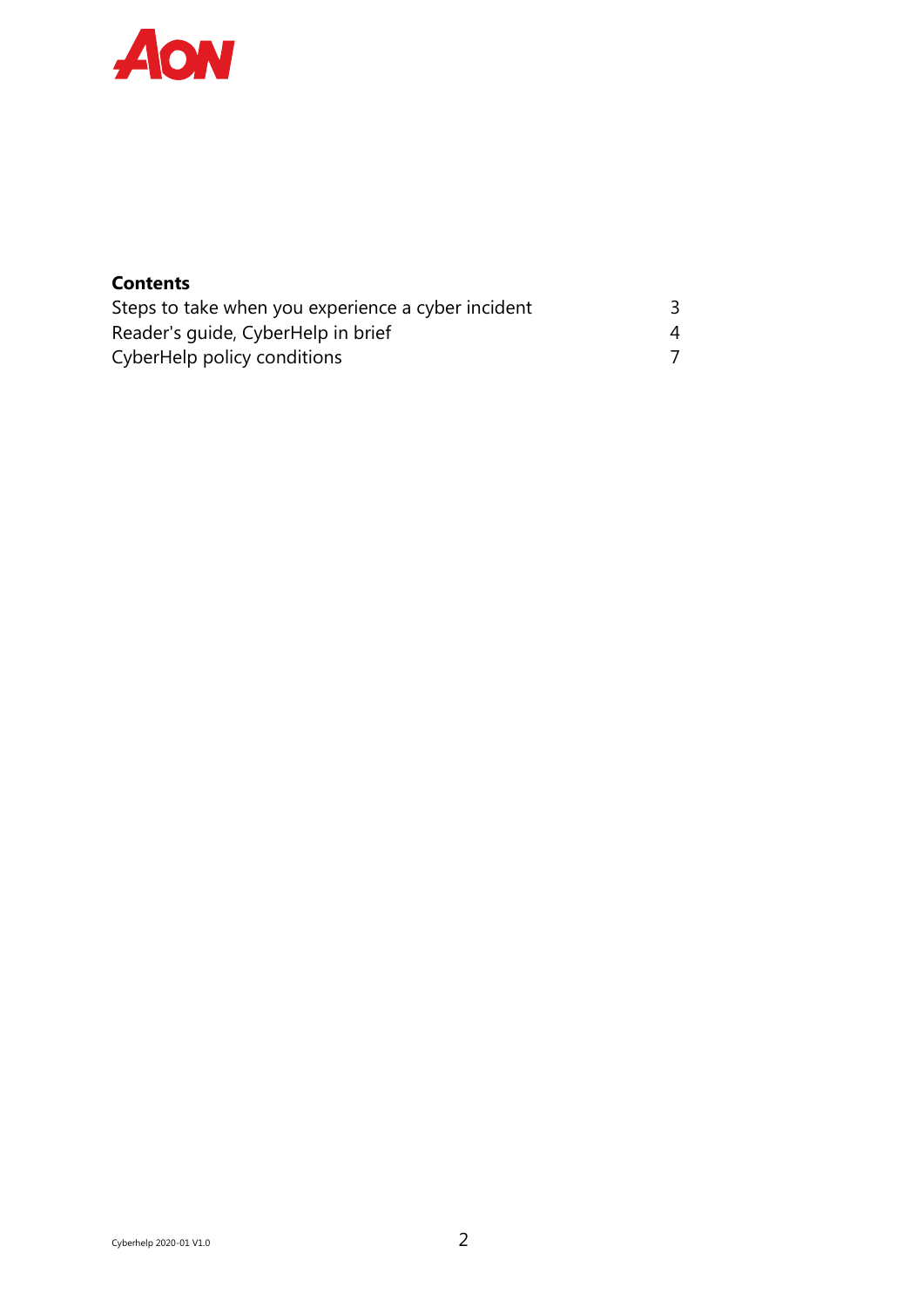

### Steps to take when you experience a cyber incident

You suspect that your computer has been hacked, your computer is flooded with ransomware, your personal data has fallen into the wrong hands or your identity is used to take out a loan. It is important that you act fast when these kinds of cyber incidents occur, so that you can mitigate any problems.

#### **The Cyber Hotline**

You may not directly notice a cyber incident has taken place. But even if you have the slightest suspicion a cyber incident has occurred, you must directly call the Cyber Hotline. **You will not be charged for this.**

**Call the Cyber Hotline 0800 0233 088.**

An employee of the Cyber Hotline will help to determine what is wrong and help you to mitigate the consequences of a cyber incident.

#### **Engaging a specialist**

If the cyber incident is not solved after talking to an employee of the Cyber Hotline, you can engage a technical, legal or fraud specialist to solve the cyber incident.

Your insurance will cover this service. You will pay  $\epsilon$  100 yourself. This is called the policy excess. Any costs above  $\epsilon$ 100 will be reimbursed up to a maximum of  $\epsilon$  5,000. The only exception to this is if you experience a ransomware event, in which case the costs of a specialist will be reimbursed up to a maximum of  $\epsilon$  2,500. We will consult with you about engaging a specialist first, and the specialist will only be engaged if you agree to it. If the costs exceed the reimbursement you will get based on your insurance, the specialist will still be available to you. If this is the case, you will in due time receive an estimate of the expected costs that are above the reimbursement amount. If you choose to go ahead with the work that costs more than the reimbursement that you are entitled to under the policy you will have to pay these costs to the specialist yourself.

#### **CyberHelp Knowledge Portal**

You can make use of the CyberHelp Knowledge Portal at any time. Our knowledge portal contains tips and information about cyber crime and identity fraud. We will explain what cyber crime is and how you can protect yourself from it. You can visit the CyberHelp Knowledge Portal on aon.mycybercentre.com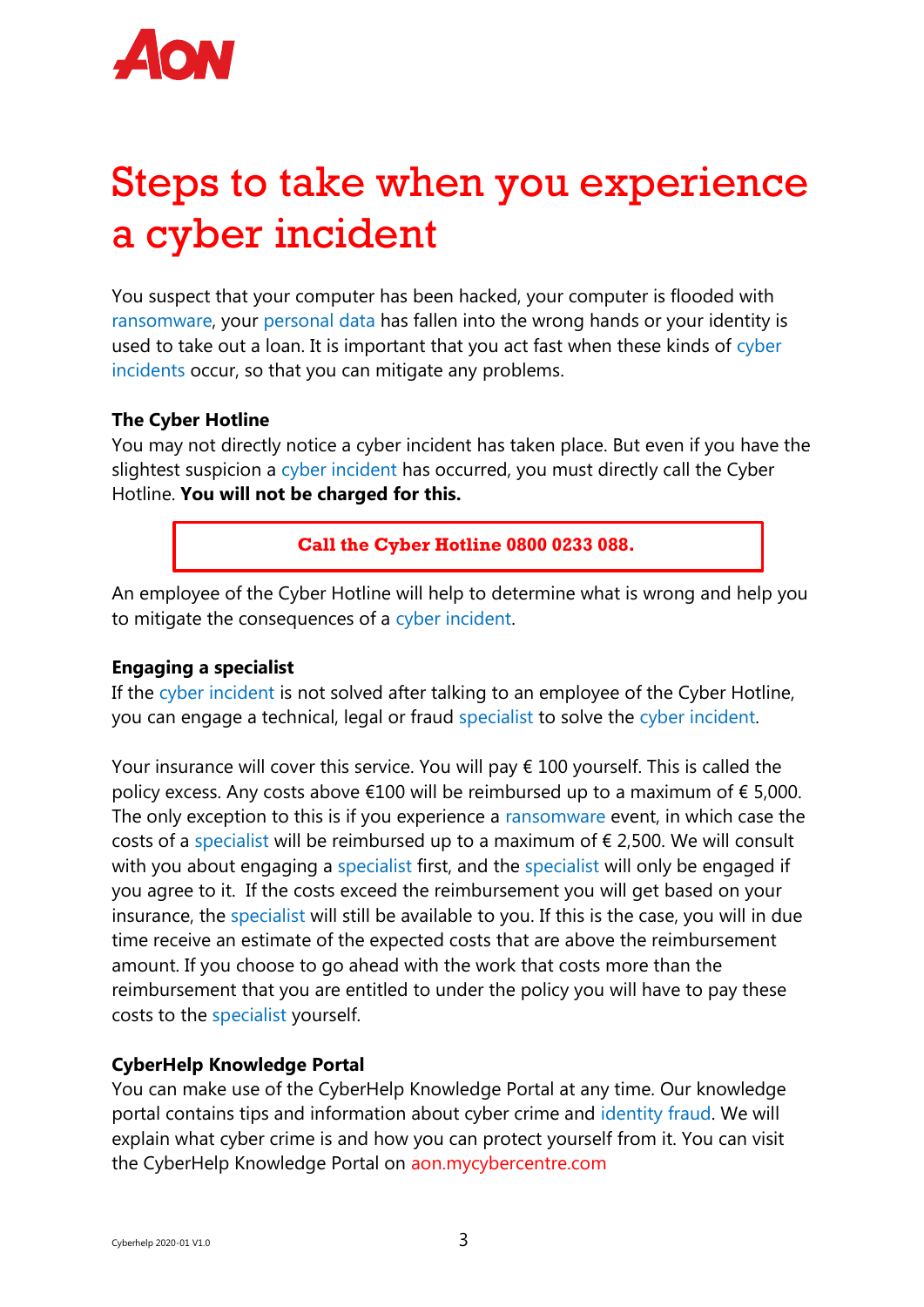

# Reader's guide

You have a household contents insurance with us. CyberHelp is included in your household contents insurance policy and it has its some of its own policy conditions. We will set out the most important sections of these conditions here.

This insurance may contain words in the field of cyber that are foreign to you. That is why all words in blue are explained in the glossary. This glossary can be found at the end of this document.

## CyberHelp in brief

#### **What is the function of CyberHelp?**

This cover provides help if you experience a cyber incident and it and protects you from the financial implications of cyber incidents.

Your computer may have frozen because a hacker blocked it, or someone may be stealing your identity and is using it to buy items, or someone may be holding you accountable because their personal data was leaked because of you.

These situations are referred to as cyber incidents. With CyberHelp, assistance is available to you for four different types of cyber incidents: security incidents, breach of privacy, identity fraud and ransomware. An employee of the Cyber Hotline will investigate the incident and will help fix the incident as soon as possible.

Aside from offering help, CyberHelp will also reimburse the damage and the costs of the specialists that are used to help fix the problem. For every kind of cyber incident the conditions of the policy that are set out below carefully state which damage and costs that relate to specialists can be reimbursed.

A cyber incident will generally occur via your computer. An unauthorised party will hack into your computer system to implement malware or to steal data. A privacy breach or identity fraud can also occur without a computer. The data may be on paper or on another device like a USB stick. CyberHelp also covers these cyber incidents.

A computer system includes many more devices than you may think. Aside from your PC, laptop or tablet, your smartphone, smartwatch and games consoles are also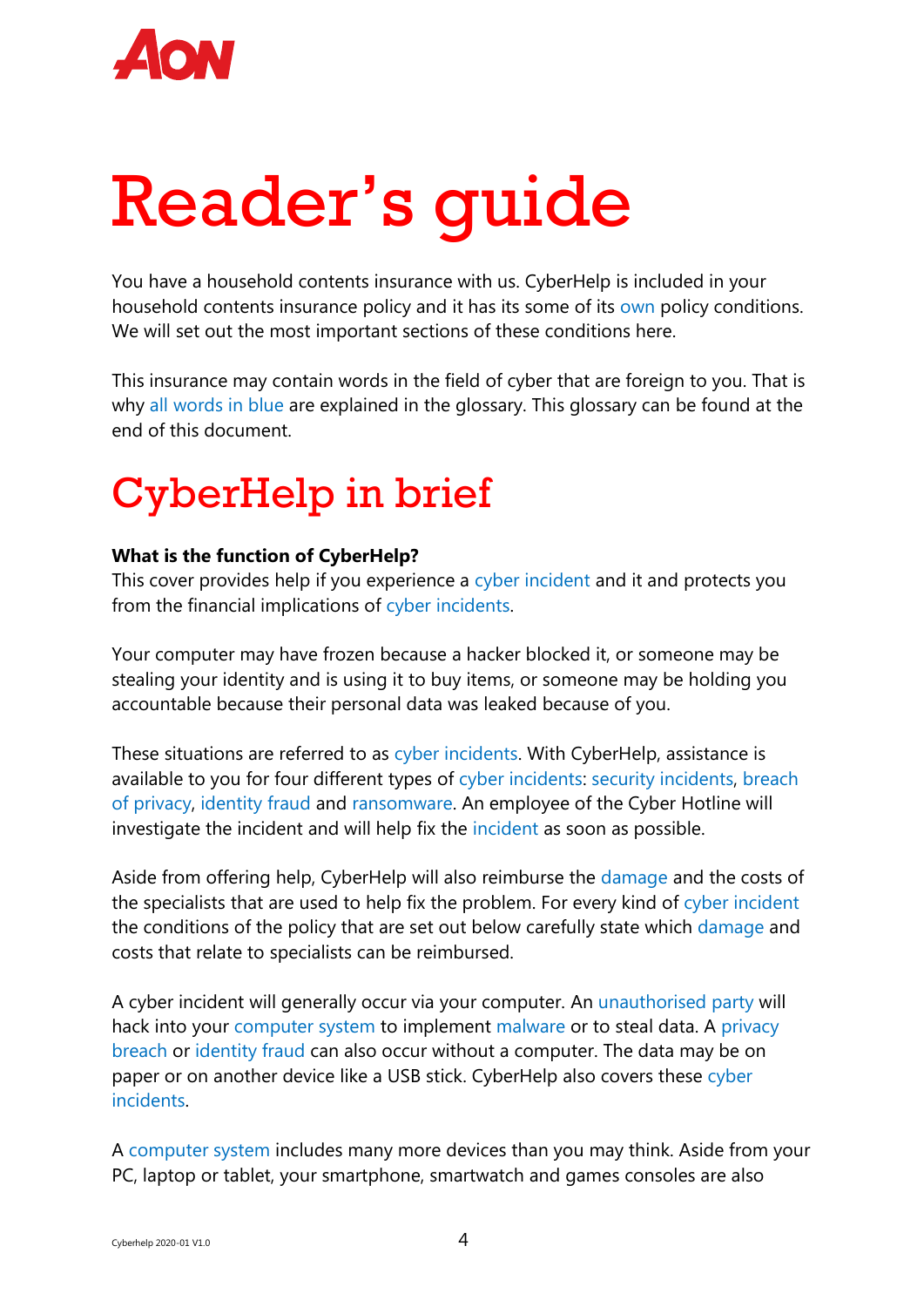

considered to be computer systems. Computer systems basically include all devices that can be connected to the internet.

Business activities are not covered, and neither is the data that is being used for business activities. Therefore, if you use your computer system in both private and business settings, you cannot make use of CyberHelp. You *can* make use of CyberHelp if you use your device for activities for local organisations that you are a part of or if you process data for a local organisation that you belong to.

#### **What steps to take when incurring damage**

- Call the Cyber Hotline immediately.
- Do everything within your power to prevent any further damage.
- Cooperate with everything that we do to settle the damage.

#### **What does your insurance cover?**

- You have access to the Cyber Hotline and the CyberHelp portal.
- The cost of the investigation into the possible cyber incident.
- The cost of engaging a specialist.
- The cost of recovering your computer system after a cyber incident.
- The damage to third parties you must pay as a result of a privacy breach.
- The cost to mitigate the consequences of identity fraud.

#### **What does your insurance not cover?**

- Damage arising from complying with a fraudster's request to transfer an amount of money into his bank account.
- Damage to the computer system itself.
- Fines.
- Bodily injury or mental anguish, illness or death of a person.
- Damage and costs that arise from not using the safety measures mentioned in the conditions.
- Damage and costs that arise from the malfunctioning of a different system than your own, like internet companies, telecom companies or utility companies.
- Damage and costs that arise from using the computer system for business or putting corporate data on your device.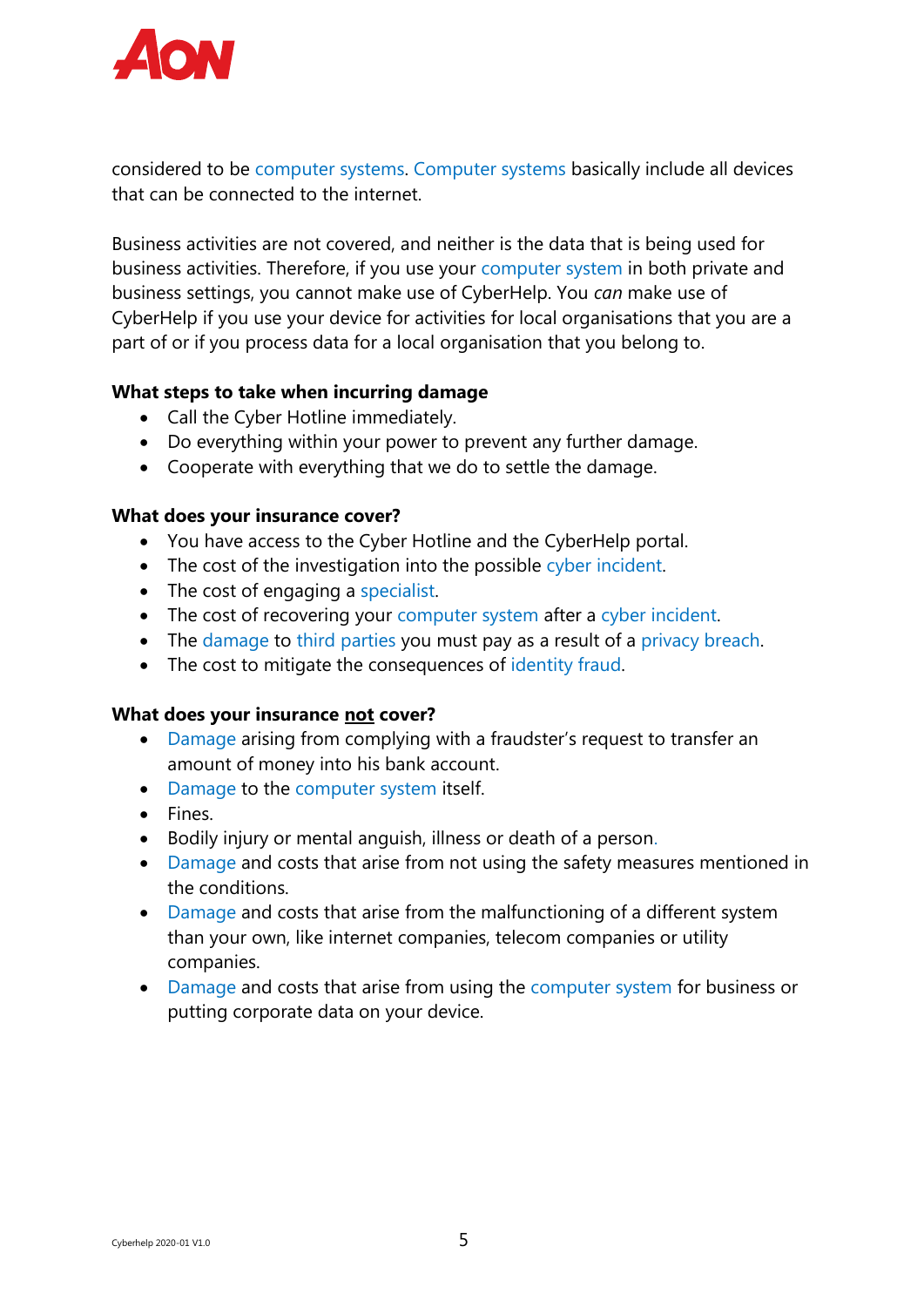

#### **What is reimbursed?**

You will receive free help from a Cyber Hotline employee whenever you suspect a cyber incident has occurred. If an employee cannot solve the cyber incident, a specialist can be used. In that case, the compensation of the damage and costs varies per incident as mentioned in the policy conditions.

#### **What do you have to pay?**

If you only use the Cyber Hotline, you will not be charged at all. In all other cases you must pay  $\epsilon$  100.00. This is called the policy excess.

#### **Who is insured?**

The insured persons are mentioned in the policy conditions of your household contents insurance. Usually this includes yourself and any other family members living with you.

You cannot derive any rights from this Reader's Guide. In the CyberHelp Terms and Conditions you can find exactly what your insurance covers, which services you can expect and what your rights and duties are. Read these CyberHelp Terms and Conditions carefully.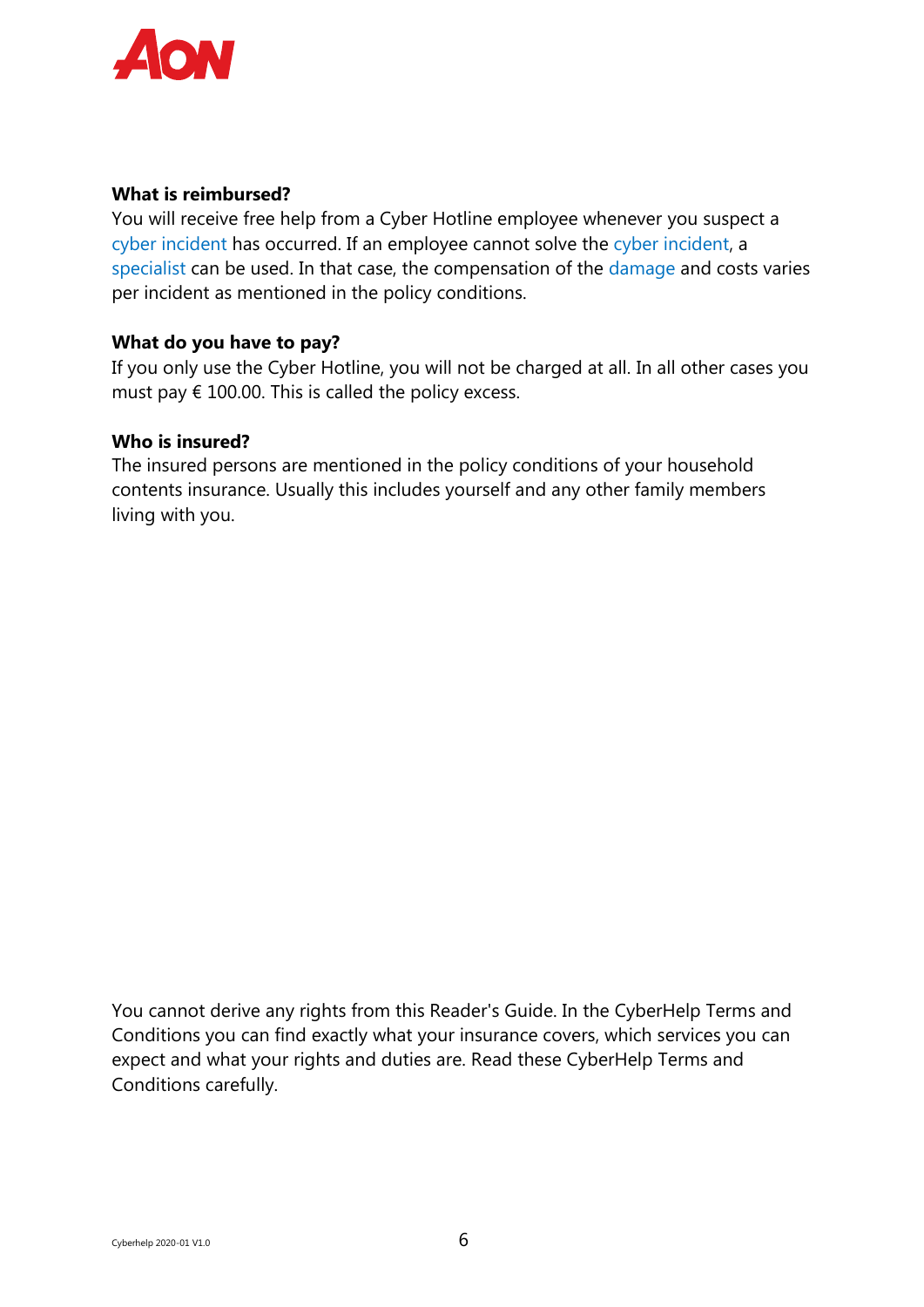

## CyberHelp Terms and Conditions 2020-01

*In case of doubt or discussion, the stipulations in the Dutch version shall apply.*

The CyberHelp Terms and Conditions form one whole with the terms and conditions of the household contents insurance. If any disputes arise, the CyberHelp policy conditions apply.

Read the CyberHelp terms and conditions carefully. They set out what your rights and obligations are and what is insured and what is not insured.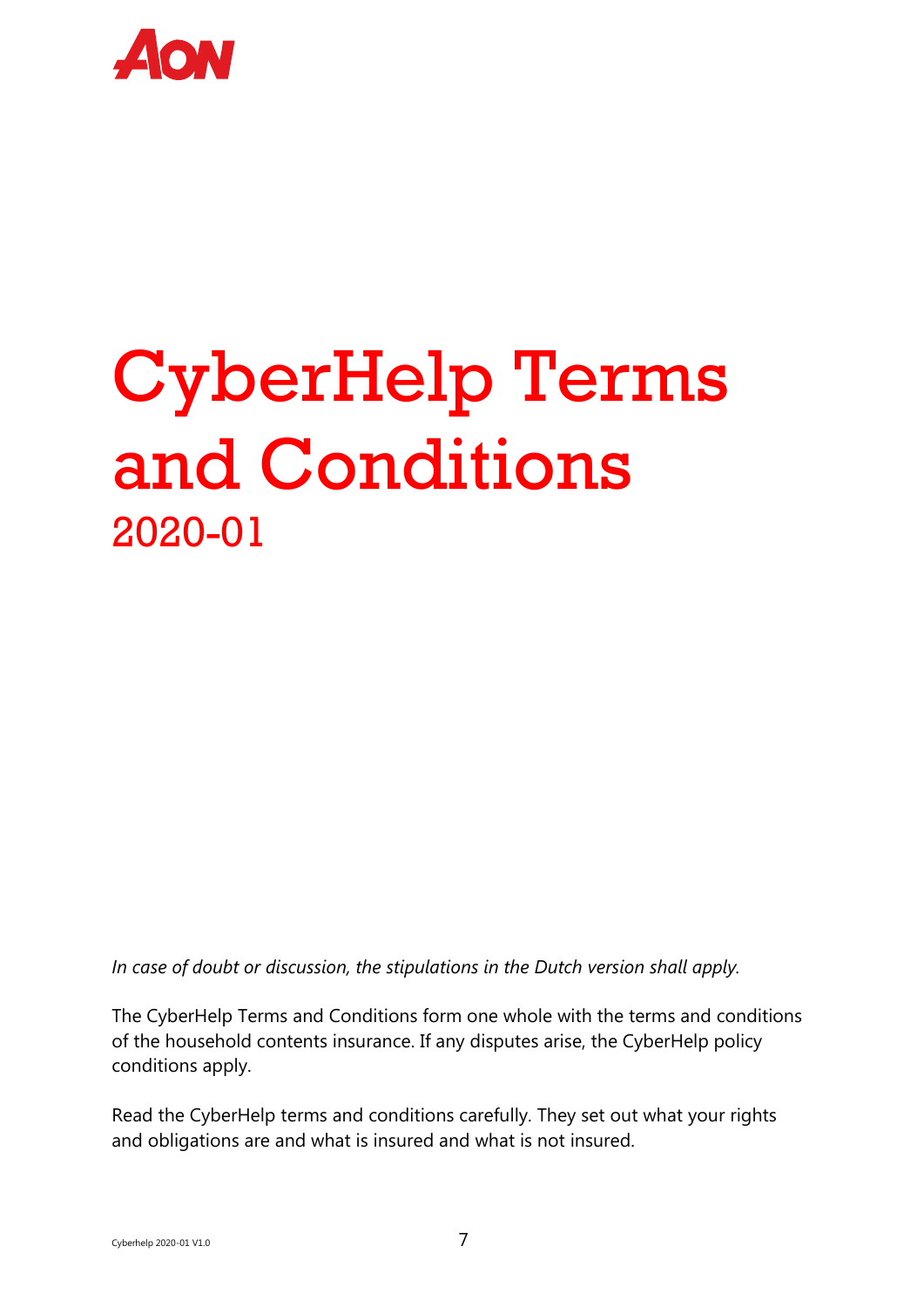

#### **Table of contents**

| Article |                               | Page |
|---------|-------------------------------|------|
|         | 1. Overview of cover          | 9    |
|         | 2. What is insured?           | 10   |
|         | 3. What is not insured?       | 16   |
|         | 4. Who pays what?             | 18   |
|         | 5. What are your obligations? | 18   |
|         | 6. List of definitions        |      |
|         |                               |      |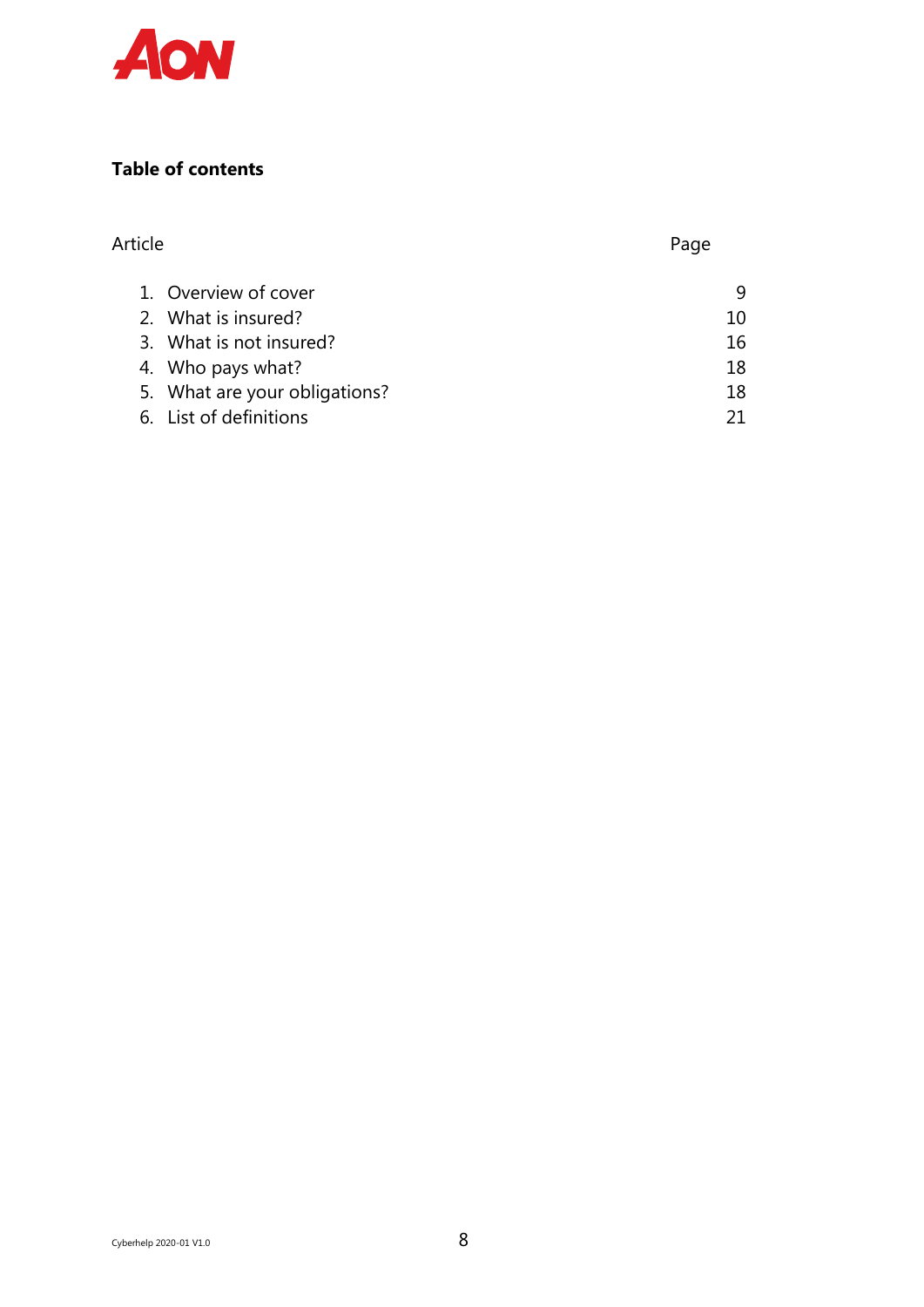

#### **1. Overview of cover**

CyberHelp provides cover up to a maximum of the insured amounts which are listed in this overview of cover. The insurer does not reimburse more than the maximum insured amount of EUR 5,000.00 a year, for all joint damage and costs as mentioned in article 2.

| 1. Excess                                                                           |                           |  |  |  |
|-------------------------------------------------------------------------------------|---------------------------|--|--|--|
| You have an excess of                                                               | €<br>$100 -$              |  |  |  |
|                                                                                     |                           |  |  |  |
| 2. The maximum insured amount per year is<br>€ 5.000,-                              |                           |  |  |  |
|                                                                                     |                           |  |  |  |
| Within the maximum insured amount                                                   |                           |  |  |  |
| - lost wages (see 2.1.3) are maximised to                                           | 20 days and € 250 per day |  |  |  |
|                                                                                     | and $£2,500.00$ per year  |  |  |  |
| - ransomware (see 2.1.4) is maximised to                                            | € 2,500 per year          |  |  |  |
|                                                                                     |                           |  |  |  |
| 3. The period of insurance                                                          |                           |  |  |  |
| The validity of the CyberHelp conditions is equal to and inextricably linked to the |                           |  |  |  |
| validity of your household contents insurance.                                      |                           |  |  |  |
|                                                                                     |                           |  |  |  |
| 4. Area of cover                                                                    |                           |  |  |  |
| The whole world, except claims from the USA and Canada.                             |                           |  |  |  |
|                                                                                     |                           |  |  |  |

Do you think you have a cyber incident?

**Call the Cyber Hotline 0800 0233 088.**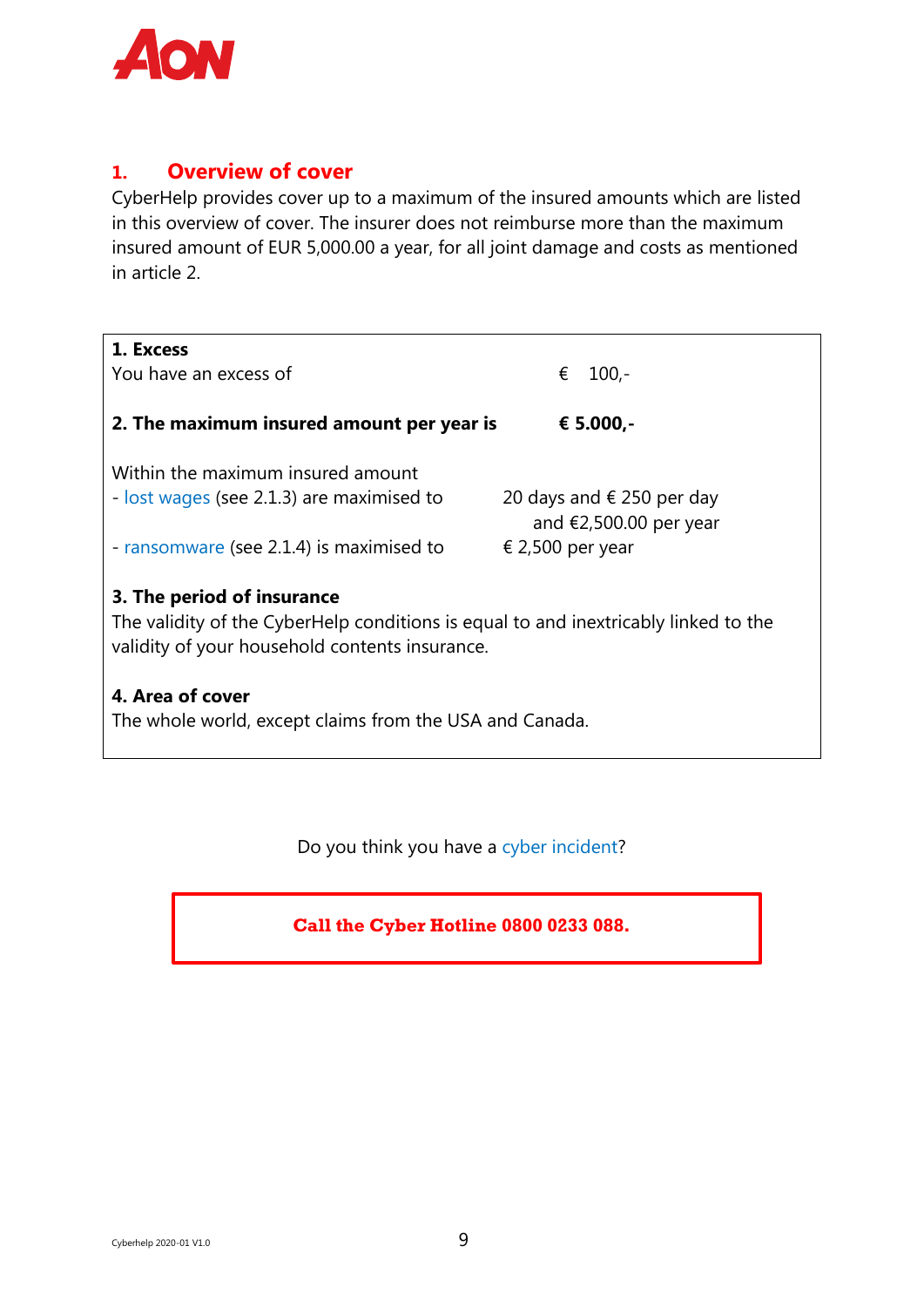

#### **2. What is insured?**

You are insured for the damage and costs as mentioned in this article. The cyber incident and the damage and costs arising from it must have taken place and must be reported to the cyber hotline during the period of insurance. Are you experiencing a cyber incident? Report this as soon as possible via the Cyber Hotline.

#### **2.1.1 Damage due to a privacy breach.**

A privacy breach is unauthorised access by someone who is not insured under this policy, the theft of loss of personal data that you privately process, possess or manage. This personal data can be on your computer system or on paper. The data subject of whom these personal data were leaked, can suffer harm because their personal data is now public. The data subjects may try to recover this damage from you.

Imagine you are having a party, and you have written down the names and addresses of all guests. You then accidentally leave this list of guests on the train, which causes these data to fall into the hands of unauthorised parties.

Even though your guests have not suffered any harm, you want to know what you can do to mitigate the consequences of this privacy breach. Should you inform your guests, and what is the best way to go about this? Do you have a legal duty to report this? A specialist will then give you advice on the best course of action.

The personal data must: (a) be in your direct care, custody or under your control, or (b) in the care, custody or under the control of a third party provider with which you have a written agreement, in which that party undertakes to pay for all damage and costs arising from a privacy breach.

The following is reimbursed:

- Costs of a computer specialist to investigate which personal data have been seen by an unauthorised person.
- Costs for a lawyer, who will advice you on the best course of action in case of a privacy breach;
- The lawyer's fees for the investigation and defence in the court cases that have been filed against you by the data subjects;
- Damage incurred by data subjects.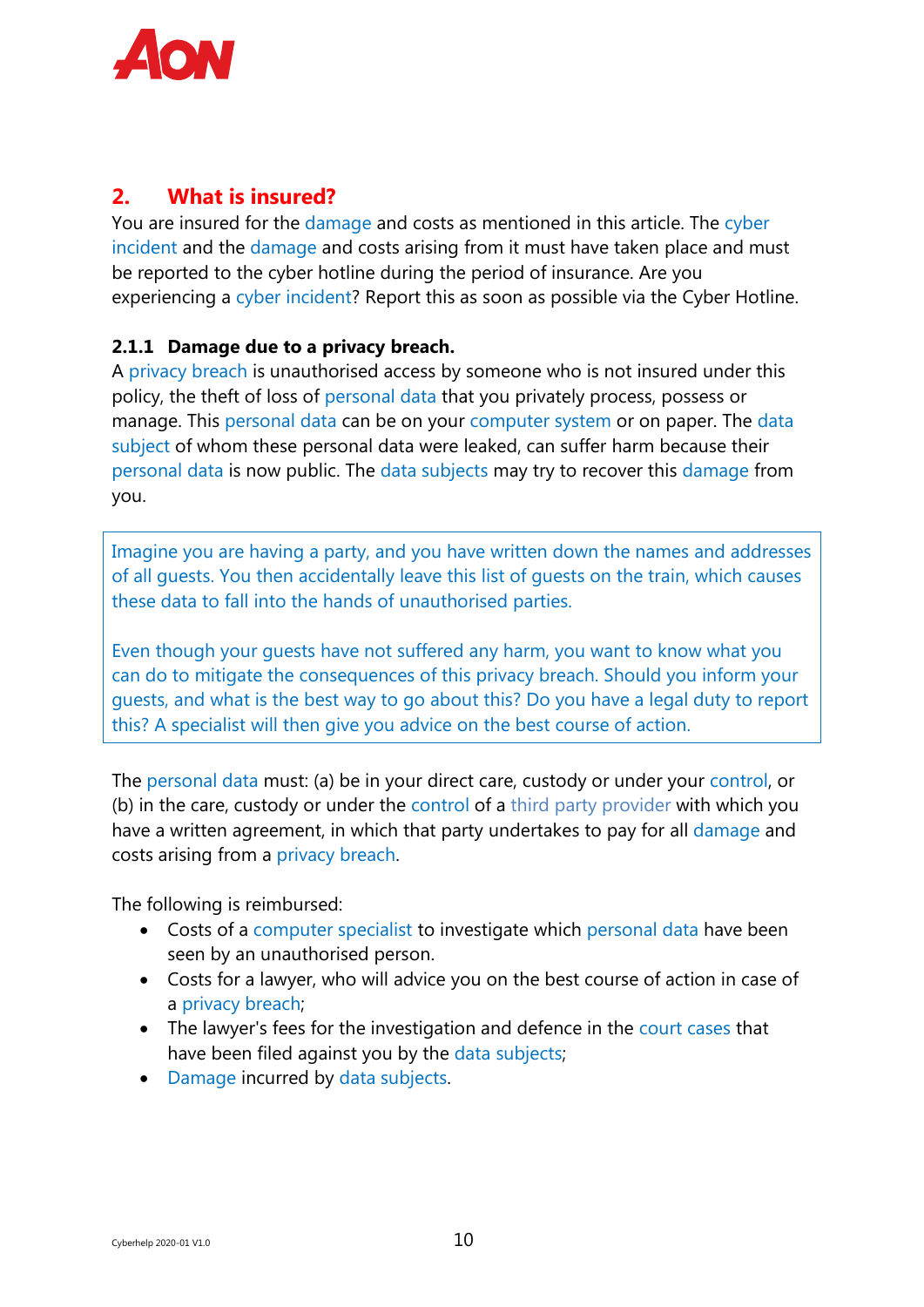

#### **2.1.2 Damage caused by a security incident.**

A security incident is understood to mean:

- The failure of existing technical or physical security measures on your computer system which has allowed unauthorised persons to gain access to your computer system;
- A Denial of Service attack (DoS attack);
- Physical theft or loss of your computer system, which enables unauthorised parties to gain unauthorised access to data;
- Transfer of malicious code from your computer system to the computer system of a third party, which may cause damage to that third party.

This must involve a security incident on your own computer system, which you do not use for business purposes.

Imagine that your computer was hacked, and your photos were stolen and are being used on websites you do not want them to be on. You want to make the computer inaccessible to the hacker as soon as possible. The insurer will engage an IT specialist that can help you with this.

Imagine that your computer is hacked and infected with malware, which causes your contacts to receive requests for the transfer of money in your name. You want to clear your computer of this malware as soon as possible, and you must warn your contacts. The IT specialist engaged by the insurer will help you with this. You will also be advised on the best course of action to warn your contacts.

Imagine that your phone is stolen from your bag, and despite having a strong password, an unauthorised party gains access to your data. A specialist engaged by the insurer can investigate to what data the thief has gained access and will inform you of the best course of action.

The following is reimbursed:

- Claims of third parties that you are obligated to pay
- Costs for the help of a specialist. In this case this entails an IT specialist that will help you determine whether a security incident has occurred.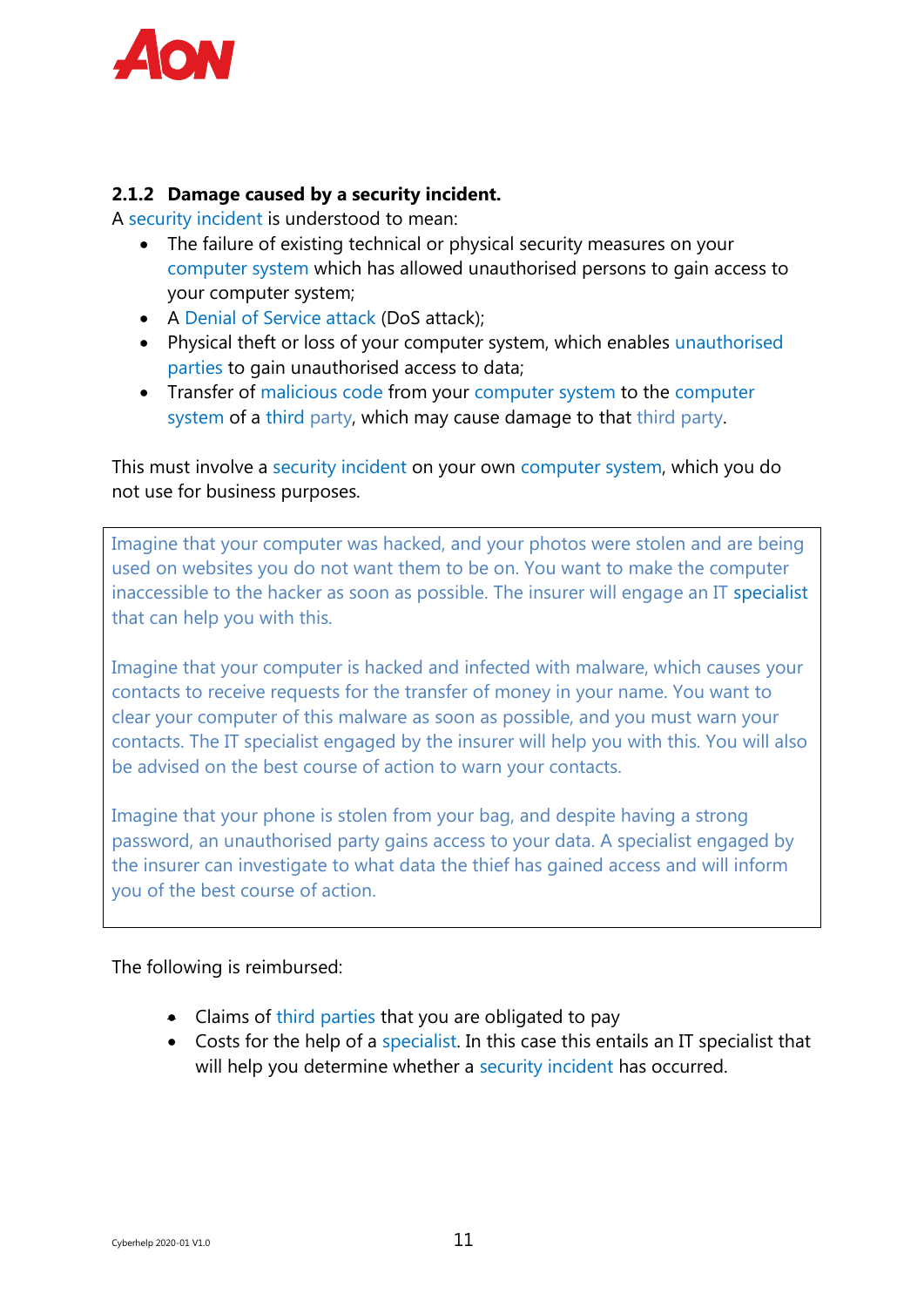

If this is the case, the specialist will help you to recover the computer system to its original state, as far as possible;

• The lawyer's fees for the investigation and the defence in the court cases, that have been filed against you by third parties that have been harmed by the security incident;

**Note**: When the computer system is stolen, the damage to or the value of the stolen computer system is not reimbursed.

#### **2.1.3 Damage arising from identity fraud**

Identity fraud is understood to mean: an incident in which unauthorised parties abuse your personal data or identifying data. These identifying data may come from your computer system, paper, or other carriers.

Imagine that your son is happy that he finally got his driver's licence, and he took a photo and put that on social media. Criminals then use his identity to sign up for a telephone contract, but your son gets the bills. A fraud specialist will help you void these contracts and prove that your son did not sign up for them.

Imagine that you receive an invoice for items that you supposedly purchased on the internet. These items were not bought by you, but by someone that unlawfully used your identity. You must immediately call the Cyber Hotline, but the creditor is not very patient and sends you a summons. You will have to prove that you did not order anything, or else you will have to pay the bill. You will be assisted by a specialist with this. The costs of the proceedings will also be paid. It will also have to be investigated whether your identity has been used for other things. An IT specialist will investigate your computer systems and reinstall security measures. A specialist will take care of all official statements and messages to supervising authorities and financial institutions.

Imagine you want to board a flight, but customs stops you from flying because you supposedly have not yet paid several traffic fines. These violations were committed by someone who stole your identity and rented cars in your name. You and a specialist will need days to gather evidence that you did not commit these violations. Your employer will therefore grant you unpaid leave. The costs of the specialist and the lost wages will be included in the insured amount reimbursed by insurance.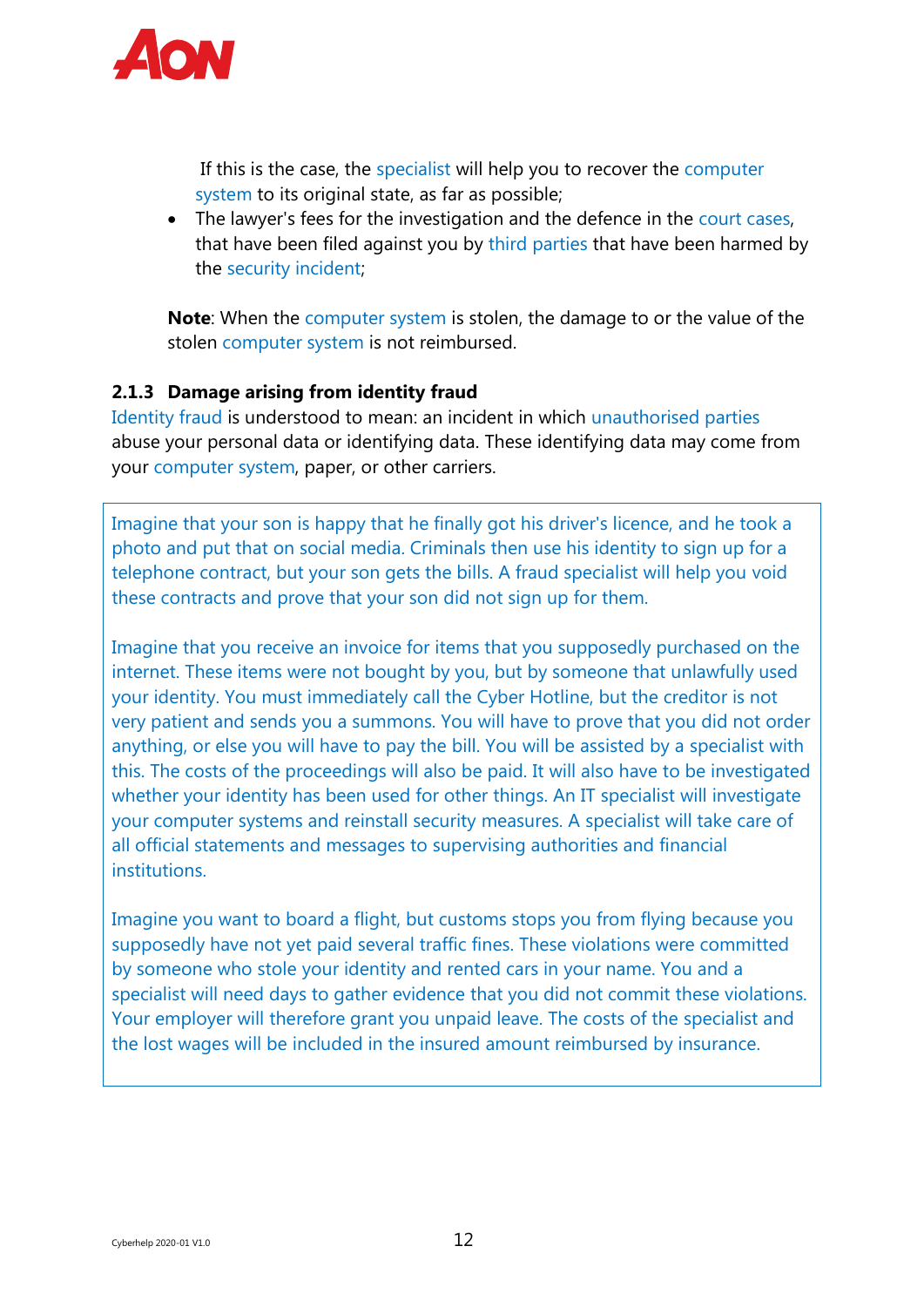

The following is reimbursed:

#### *A. The costs of documents*

The necessary costs for notary declarations or similar documents to prove to supervising authorities, financial institutions, credit providing institutions or credit agencies that identity fraud has been committed.

#### *B. Lawyer's fees*

The lawyer's fees for:

- Investigating and defending in court cases that have been filed against you by persons or organisations that have issued a loan to a third party that fraudulently used your identity;
- Disputing the court rulings which unjustly allow a claim against you as a consequence of the fact that an unauthorised party fraudulently uses or has used you identity.
- Verifying the correctness or completeness of your BKR (Dutch Credit Registration Office) data as a result of the fraudulent use of your identity.

#### *C. Lost wages*

Lost wages up to a maximum of 20 days at a maximum of  $\epsilon$  250 per day and a maximum of  $\epsilon$  2,500 per year.

#### D. Loan application costs

The costs involved in you reapplying for a loan when the original application was rejected by the credit provider on the basis of incorrect information as a result of the identity fraud.

#### *E. Telephone expenses*

The telephone expenses involved in reporting and discussing an identity fraud with companies, law enforcement agencies, financial institutions, credit providers, or credit reporting agencies;

#### *F. Identity restoration costs*

The costs incurred by a fraud specialist assisting you in restoring your identity. The fraud specialist will help you to restore the information registered with financial institutions, credit providers, credit registration organisations, collection agencies or government institutions to what it was shortly before the identity fraud, where possible.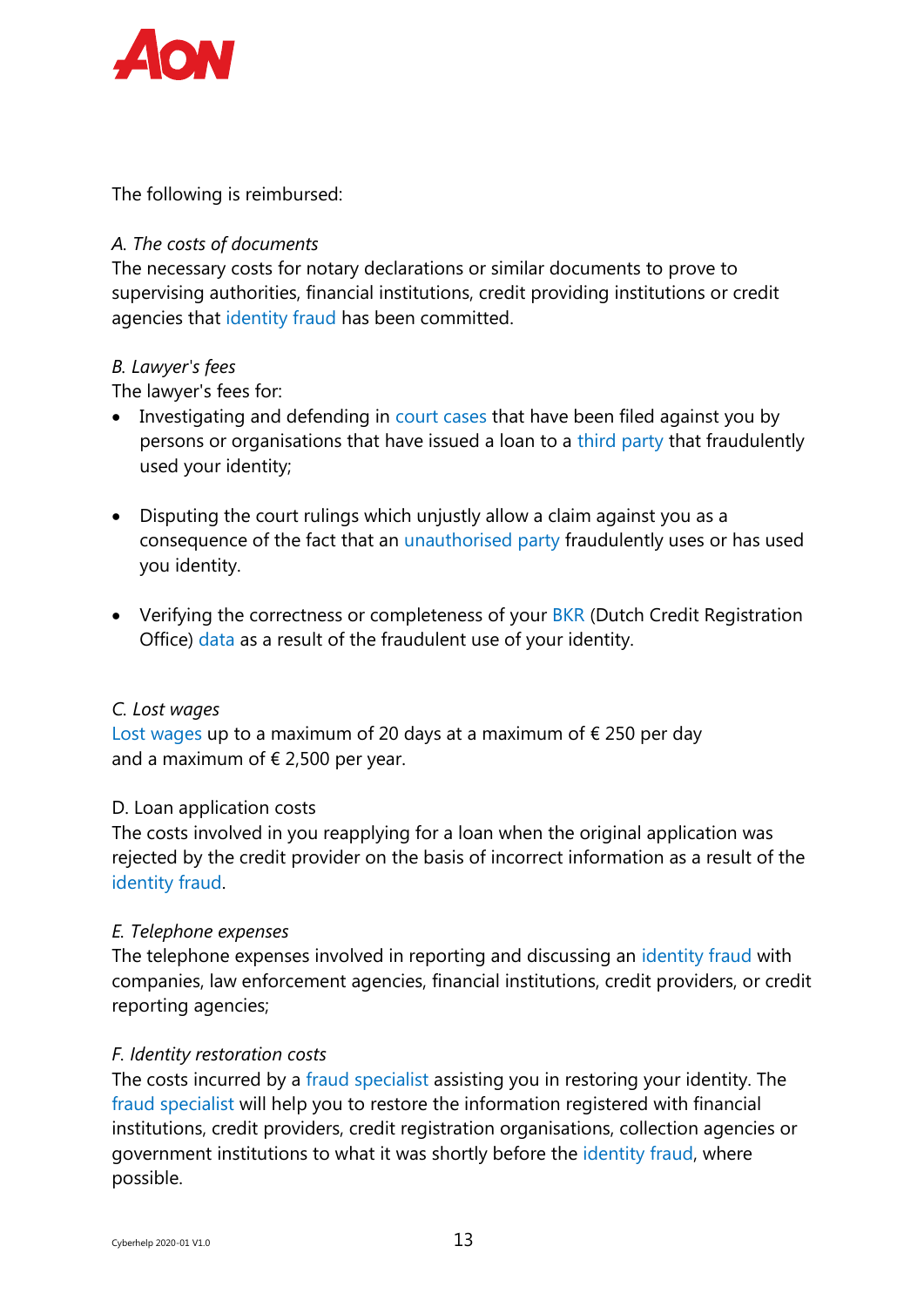

It is your choice if you want help to restore your identity. If you do want help, you must

- 1. explain to the insurer that you were the victim of fraud, and
- 2. report the identity fraud to the police.

The reimbursements referred to at A through F are available for a maximum of 12 months after the date on which the identity fraud first occurred.

#### **2.1.4 Ransomware support costs**

Ransomware is understood to mean: Malicious coding which prevents you from using all or part of your computer system. You may not use your computer system for business purposes.

Your computer has been infected with ransomware which is preventing you from opening your documents. For example, you can no longer access your holiday photos, or you can no longer access your computer at all. You call the Cyber Hotline. An employee of the Cyber Hotline helps you to remove the ransomware from your computer so that you regain access to all of your data. If this is not possible the specialist will help you restore your data from the latest available back up.

The following is reimbursed:

When you are faced with ransomware on your computer system, you will receive support from a computer specialist who will try to remove the ransomware from your computer system and restore system functionality, so that you can regain access to your computer system. The support may be offered by telephone. If it is not possible to remove the ransomware and you have a back-up, the computer specialist can try to restore your computer system using the back-up. They will do so only with your permission.

#### **2.2 Interconnected cyber incidents**

If multiple incidents are interconnected, they will be treated as one cyber incident. One incident may be the result of another, or the incidents may have the same cause. For example, an identity fraud could occur because of a security incident. The date of the first cyber incident determines the cover.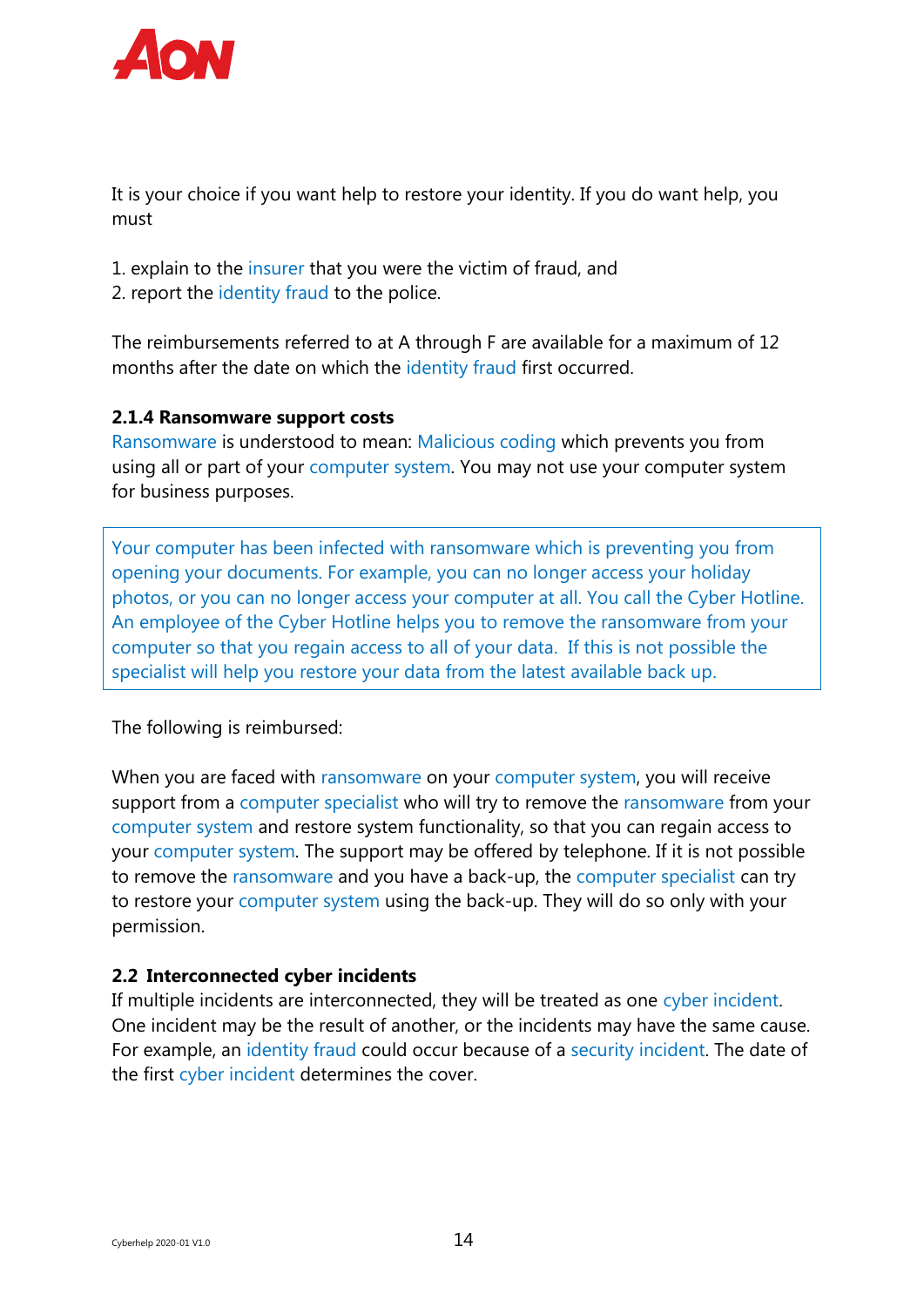

#### **3. What is not insured?**

In some cases, you are not insured for the loss and costs incurred for specialists. These are referred to as exclusions.

#### **Exclusions**

- 3.1.1 Loss, theft or damage of your computer system.
- 3.1.2 Ransom.
- 3.1.3. Statutory or contractual fines, penalties or compensatory measures or payments.
- 3.1.4 Taxes.
- 3.1.5 Loss incurred by the following persons or legal entities:
	- a. Loss incurred by a legal entity of which you are (partial) owner or in which you have a participating interest;
	- b. Loss incurred by a legal entity where you work or for which you perform activities;
	- c. Claims between insured persons.
- 3.1.6 Damage or costs related to:
	- a) Non-compliance with the security measures referred to in article 5.2
	- b) Bodily injury or mental anguish, illness or death of a person;
	- c) Your bankruptcy or suspension of payments
	- d) Any contractual liability or obligation;
	- e) Infringement of any copyright, trademark, patent or other intellectual property right, or infringement, publication or misuse of any trade secret;
	- f) Trade losses, trade obligations or changes in the value of accounts, any loss, transfer or theft of cash and cash equivalents or movable property of others which have been entrusted to your care, custody or control;
	- g) Theft, loss, damage or depreciation of cash and cash equivalents including e-currency (such as bitcoins), securities or investments;
	- h) A fraudulent instruction to a financial institution to transfer cash and cash equivalents from your account (money transfer fraud);
	- i) Social engineering fraud;
	- j) Intent, fraud, gross negligence or deliberate recklessness by you or a coinsured person, either or not as part of a group.
	- p) The laws applicable in the USA/Canada.
- 3.1.7 Damage or costs incurred as a result of an actual or perceived failure, interruption or disconnection of:
	- mains services;
	- telecommunication;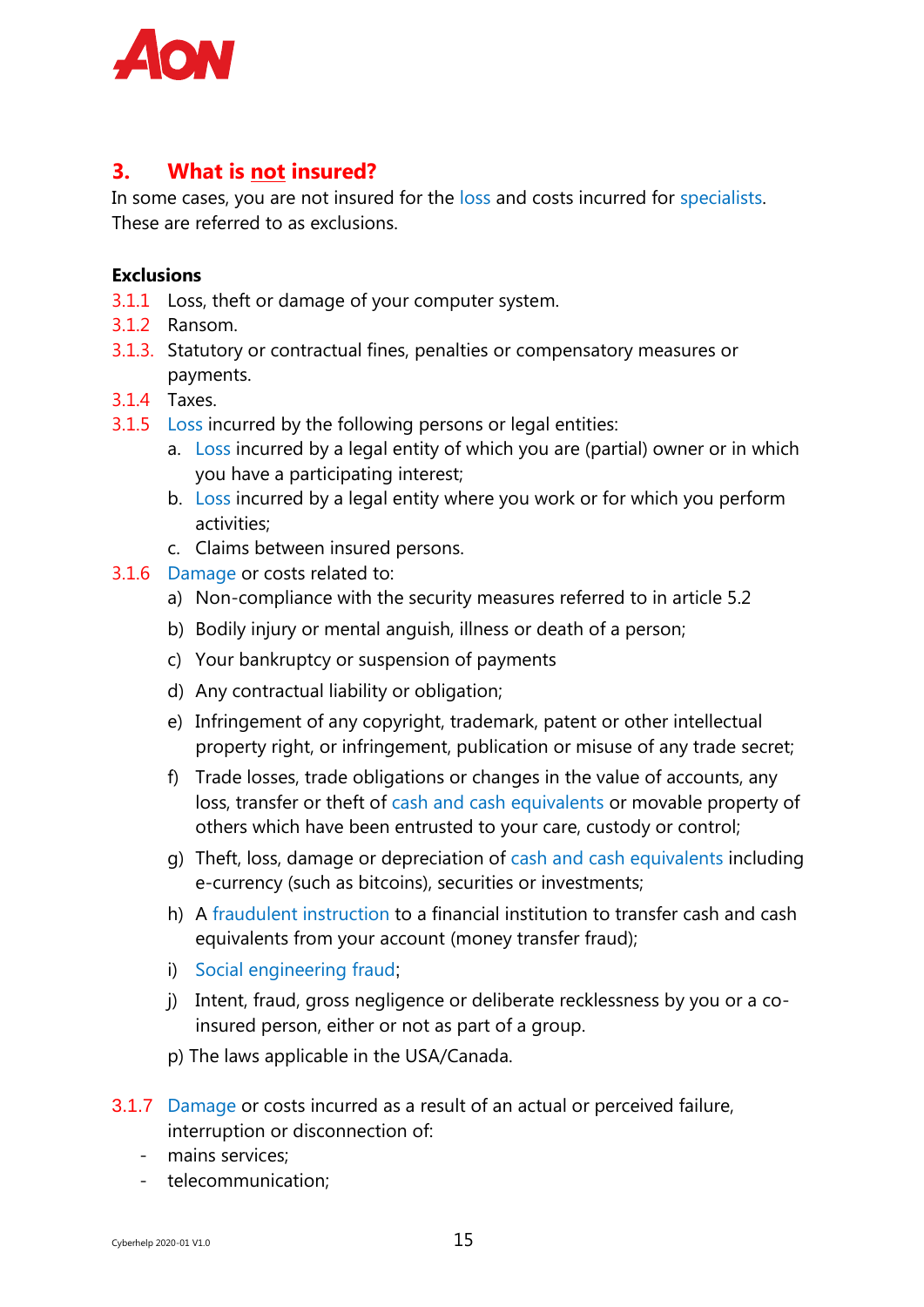

- other infrastructure supported by the internet. For example, services of your internet provider that manage your website or internet access.
- 3.1.8 Damage or costs relating to:
	- a. Fire, smoke, explosions, electromagnetic fields, lightning, wind, flooding, surface water, earthquakes, volcanic eruptions, tidal waves, landslides, hail, other natural disasters or any other physical incident, howsoever caused;
	- b. Overvoltage or induction;
	- c. the use of location-based services or location-based data, such as GPS and location-based applications or media;
	- d. Damage or costs relating to Conflict Situations;
	- e. Terrorism.
- 3.1.9 Damage or costs that are covered under another insurance, or would be covered if this insurance did not exist.
- 3.2.1 Damage and costs incurred as a result of a cyber incident that was already known or reasonably foreseeable on commencement of the insurance.
- 3.2.2 Business use of your computer system or business data stored on your computer system.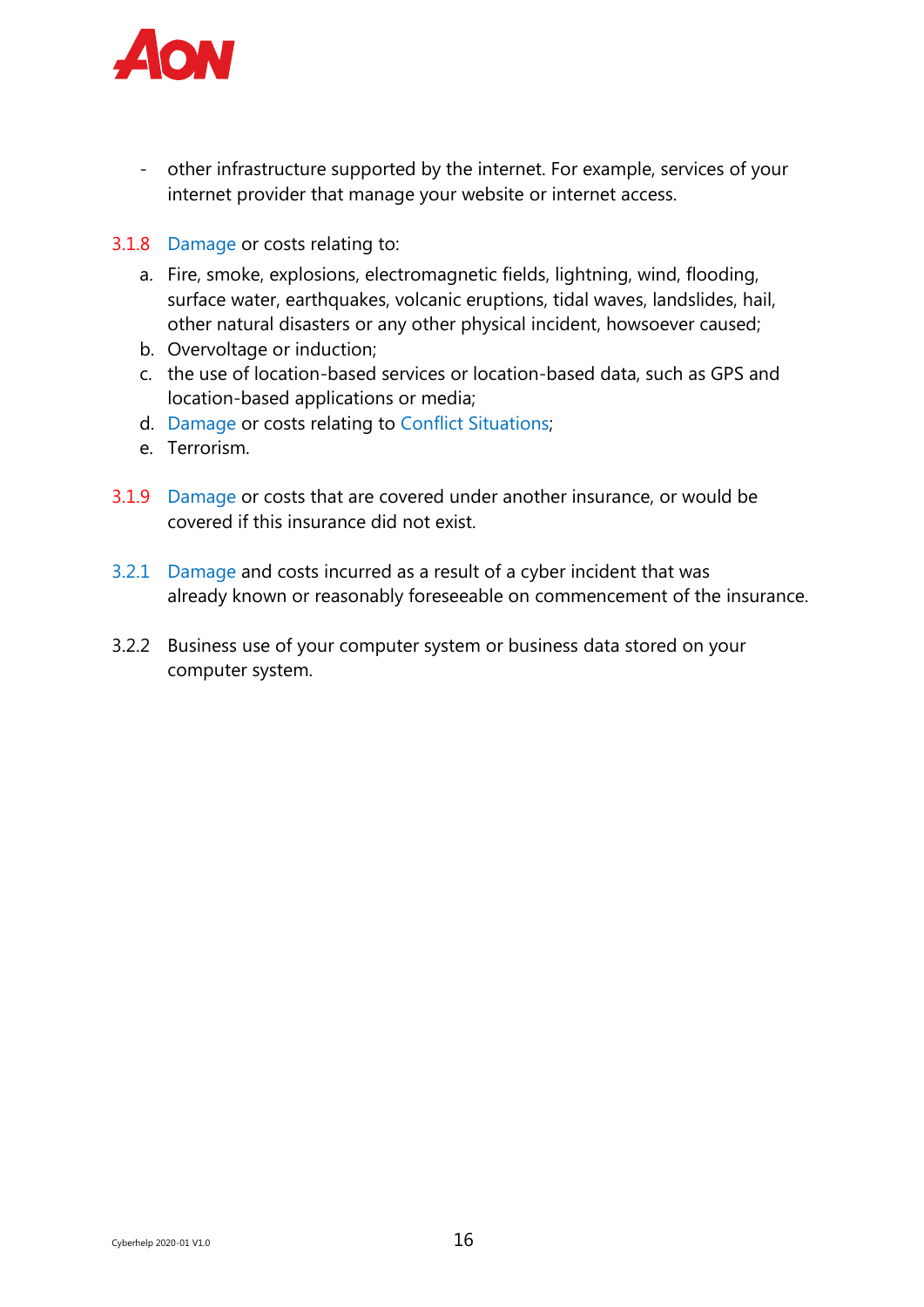

#### **4. Who pays what?**

If you believe that a cyber incident has occurred and you call the Cyber Hotline, the costs for the employee who provides support will be fully reimbursed by the insurer. There is no excess and the costs incurred for this service will not be included in the calculation of the total reimbursements per year. The maximum insured amount is irrelevant in this case; you may call as often as you want.

If the Cyber Hotline employee cannot resolve your cyber incident, they may engage a specialist. Before engaging a specialist, the insurer will inform you of the activities and the costs. The activities will be performed only if you permit them.

In the case where a specialist is used, there is an excess. You will be charged for the activities by the specialist. The insurer will then pay the costs exceeding the excess to the specialist up to the maximum insured amount and periods referred to in the CyberHelp overview of cover.

If the costs are expected to exceed the insured amount, the insurer will point this out in due time. You will also be told how high these costs are expected to be. You may then choose whether you would still like to make use of the specialist if the insurer no longer covers the costs. Should you wish to continue making use of the specialist, you will have to make your own arrangements with the specialist and pay them directly.

#### **5. What are your obligations?**

#### 5.1

In the event of a cyber incident, you must:

- Report it as soon as possible to the Cyber Hotline;
- Provide all information about what happened and all information that may be necessary to assess your cyber incident ;
- Cooperate fully with the handling of the claim and the recovery of the loss from the person responsible, and refrain from any actions that may harm the interests of the insurer;
- Not acknowledge any liability, make any payments, take on any obligations, incur any costs or come to a settlement without the insurer's consent.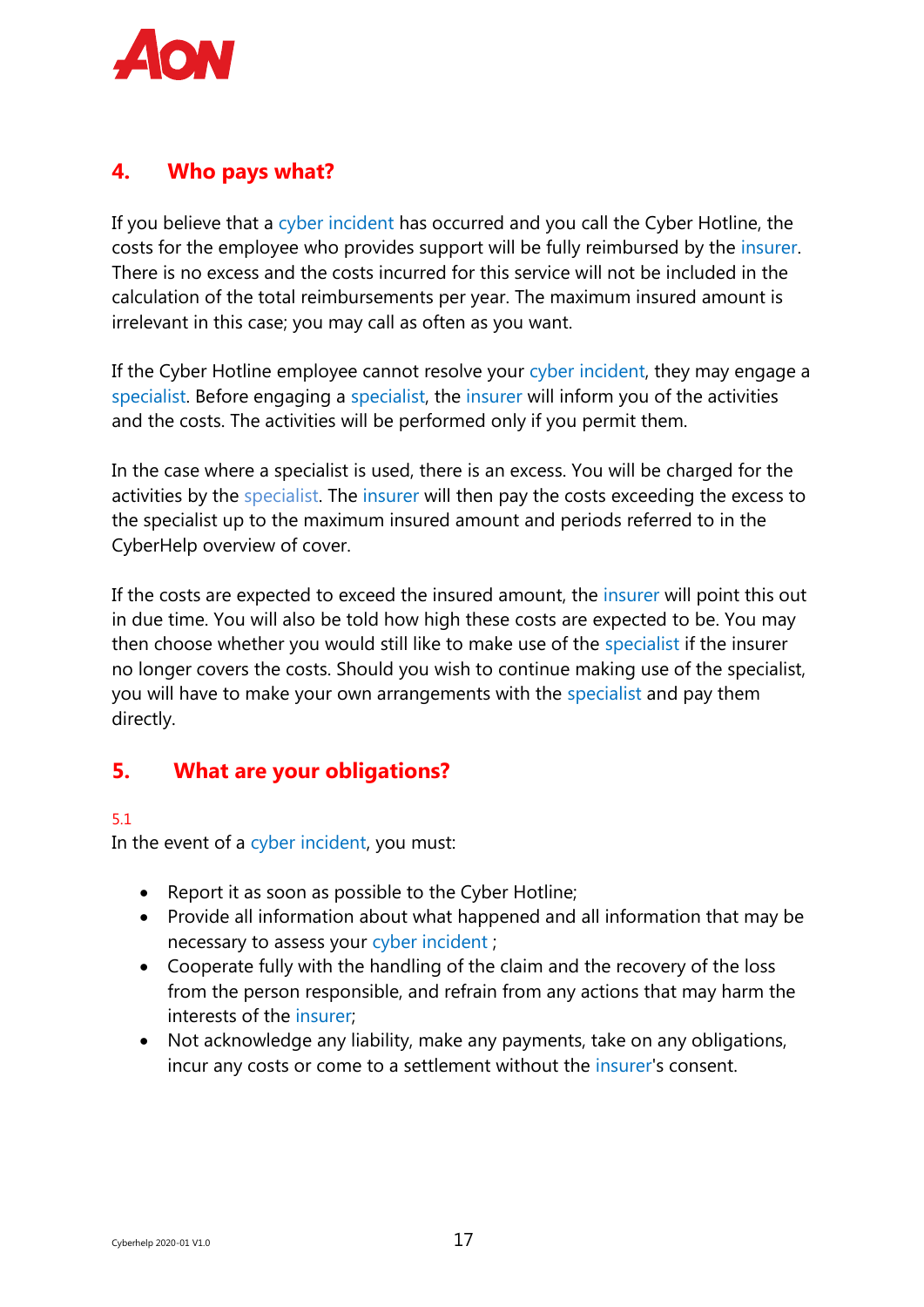

#### 5.2

You must comply with the following security measures:

- Change the computer system supplier's standard, pre-set or supplied password immediately;
- Use a strong password or another strong security protocol, such as a fingerprint, to secure access to any device that can be connected to the internet. This obligation applies only in so far as the device allows you to set a strong password or another security protocol;
- Do not share your passwords with others and do not store them near your computer;
- Use reasonable security solutions: Install antivirus and antispyware software and firewalls on PCs and laptops, and update these as soon as an update becomes available, store and send data securely;
- Do not use a computer system with a jailbreak. The installation of a jailbreak bypasses the system security of the computer system built in by the manufacturer;
- Never leave your computer system unattended in a public space;
- Do not use your computer system for the peer-to-peer sharing of files;
- If you use a smartphone or tablet computer for banking affairs, you must use the mobile banking application of your bank or financial institution. Do not use the web interface of your bank, for example.

#### 5.3

You agree to the use of a computer specialist who has been engaged by the insurer. You may also hire your own computer specialist, but only with the insurer's written permission.

#### 5.4

You agree that the insurer will engage an attorney on your behalf to conduct the defence in any legal actions brought against you, if the costs do not exceed the cover and the insured amount.

#### 5.5

You agree that the insurer may directly settle claims with third parties and pay them to those third parties on your behalf, if the claim does not exceed the cover and the insured amount.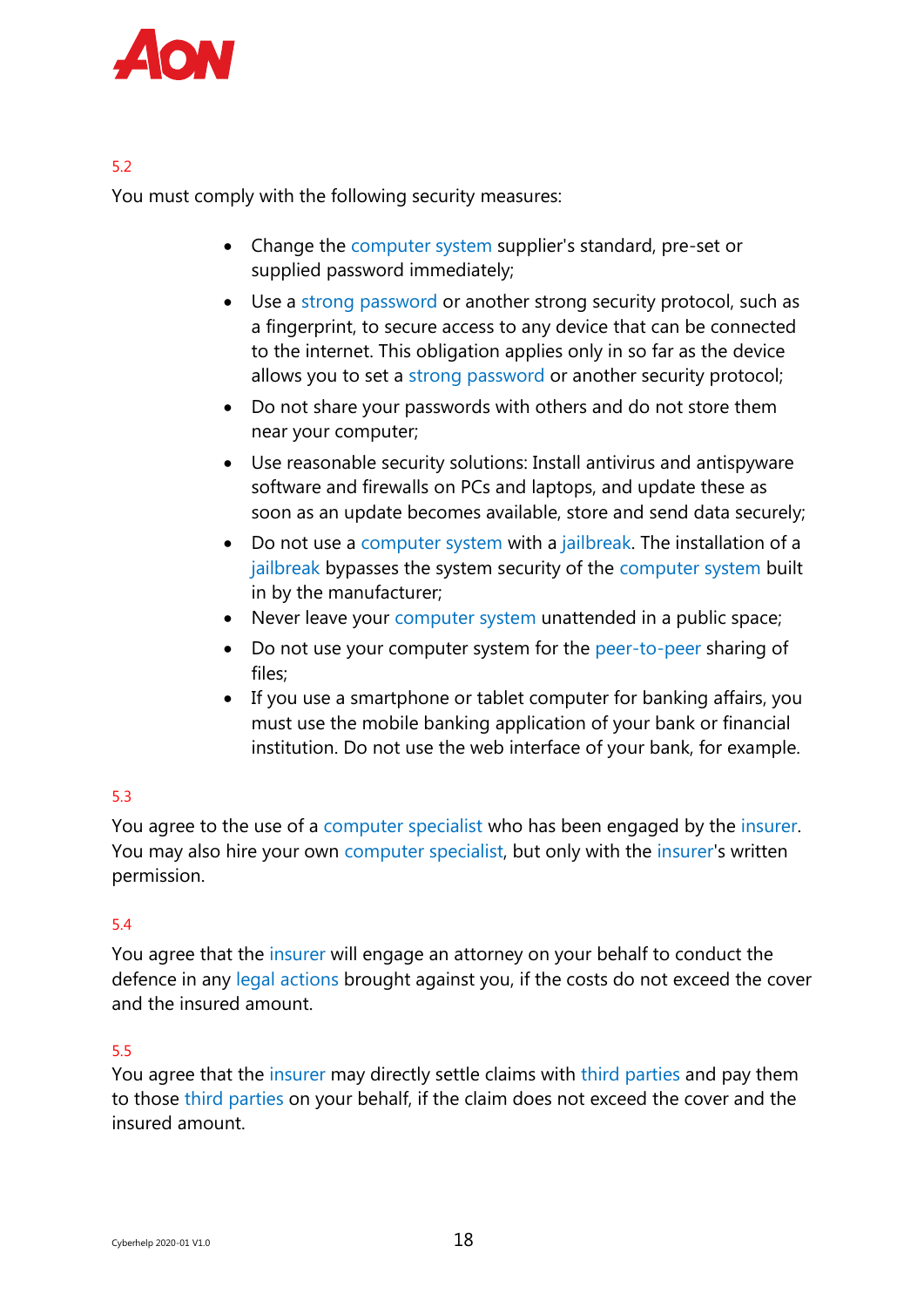

5.6

If you fail to comply with any of the obligations referred to above (5.1 through 5.5), the insurer may refuse or reduce a payment.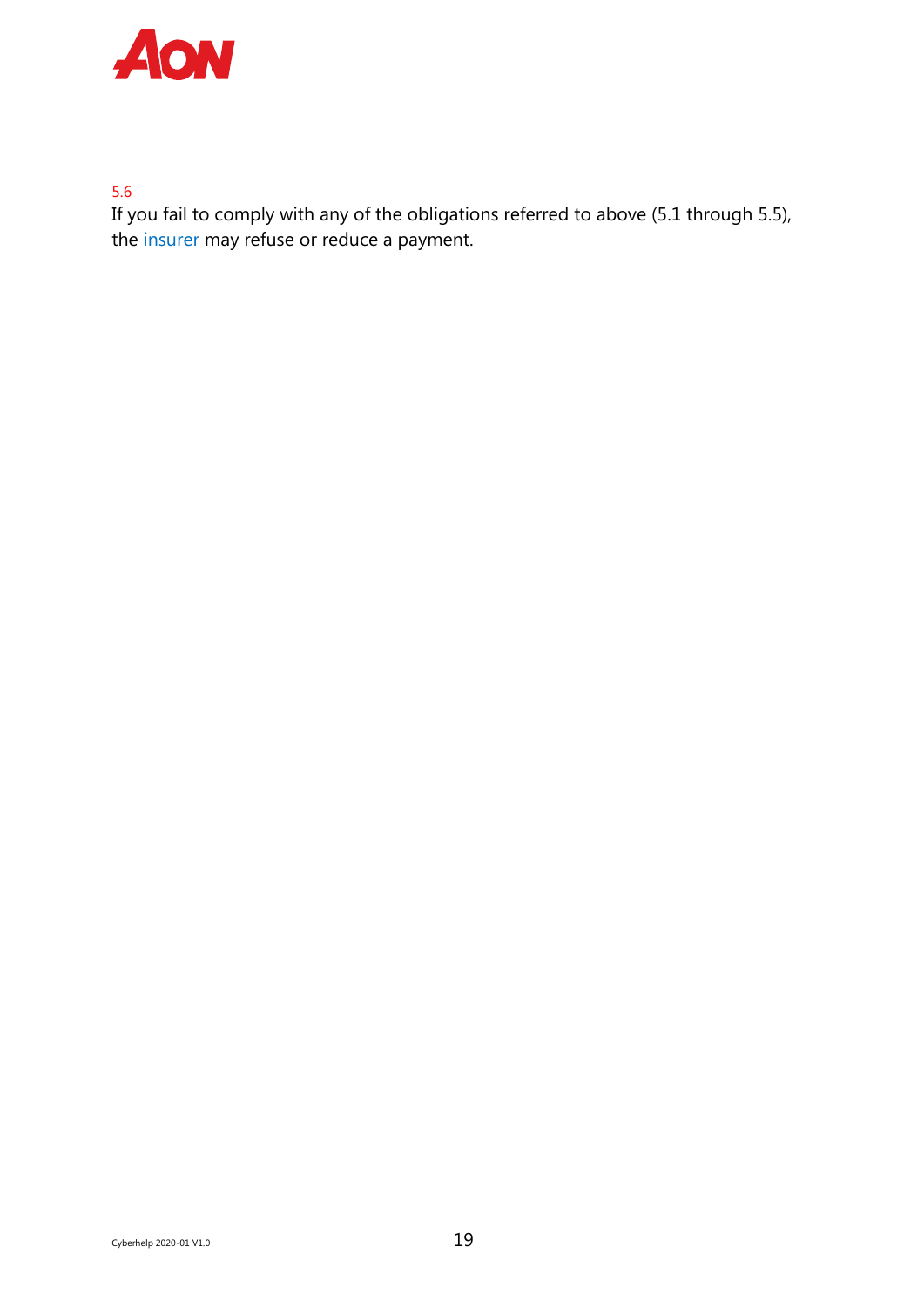

#### **6. List of definitions**

Below you will find an explanation of the terms used in this document.

#### **Cash and cash equivalents**

Cash or securities.

#### **Computer specialist**

A computer expert who helps determine whether there has been a security incident and helps to restore the computer system as much as possible to its state before the incident.

#### **Computer system**

Any device that you own as a private individual, including the data stored thereon, used exclusively for private purposes, that can be connected to the internet and that you control.

Computer systems include: computers, smartphones, tablets, software or firmware, laptops, storage media such as external hard drives and USB drives, Internet of Things (IoT) devices, smartwatches, private cars, game consoles and multimedia devices.

Computer systems do not include devices that have been implanted or injected into a person.

#### **Conflict situations**

Armed or cyber conflict: when states or organized parties fight each other (or one, the other) with weapons, cyber assets, or military assets. This includes the armed action of a United Nations Peace Force;

- Civil war: a violent struggle between several inhabitants of the same state;
- Revolt: organized violent resistance within a state, directed against the public authorities;
- Domestic disturbances: organized violent acts in various places within a state;
- Riot: an organized local violent movement against public authorities;
- Mutiny: an organized violent movement of members of an armed force against public authorities.

#### **Control**

You control a computer system if you are the only person with access to it and unauthorised parties can only access it by illegal means.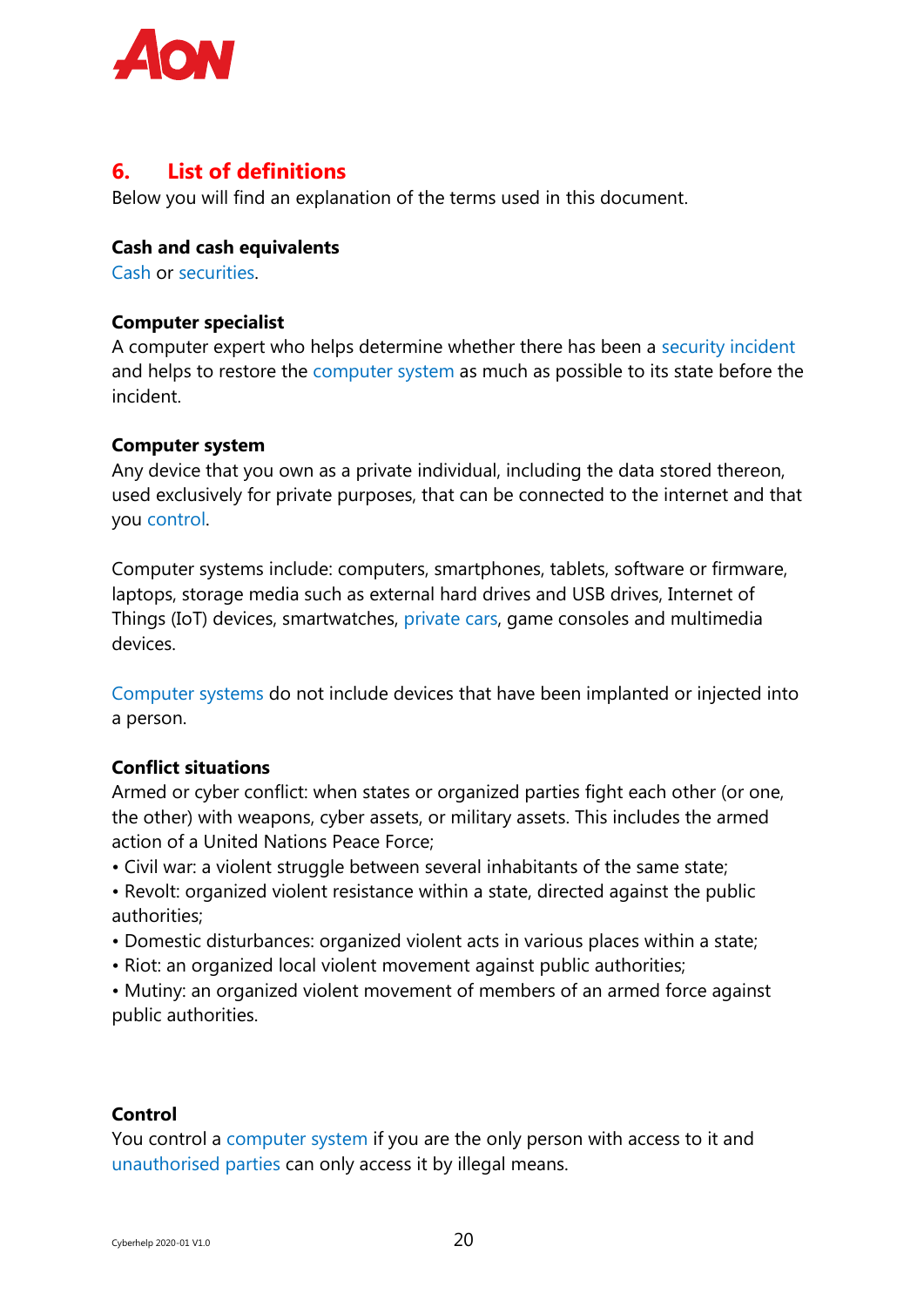

#### **Credit registration details**

Your credit details, such as personal loans, repayment schemes and payment arrears as recorded by the Dutch credit registration office Stichting Bureau Krediet Registratie.

#### **Cyber incident**

A cyber incident may refer to a privacy breach, security incident or identity fraud.

#### **Damage**

Pure financial loss from third parties

#### **Data subjects**

Individuals whose personal data have fallen into the hands of an unauthorised individual.

#### **Denial of Service attack (DoS attack)**

Denial-of-service attacks (DoS-attack) and distributed-denial-of-service attacks (DDoS-attack) are deliberate and malicious attempts to block or hamper access to a computer system.

It is possible that unauthorised parties use such attacks in order to block access to your computer system. Or it could be a deliberate and malicious attack using your computer system in order to block access to another person's computer system.

#### **Fraudulent instruction**

An instruction given by an unauthorised party in your name, but which you did not consent or instruct;

Or a written instruction of yours that was forged or changed by an unauthorised party without your knowledge or consent.

#### **Fraud specialist**

A specialist who helps to recover information about you, as registered just before your personal data was misused, from agencies such as credit reporting agencies, lenders, debt collection agencies, and government agencies.

#### **Identity fraud**

The use of your identity by an unauthorised party, without your consent or without being allowed by law or on the basis of a court ruling.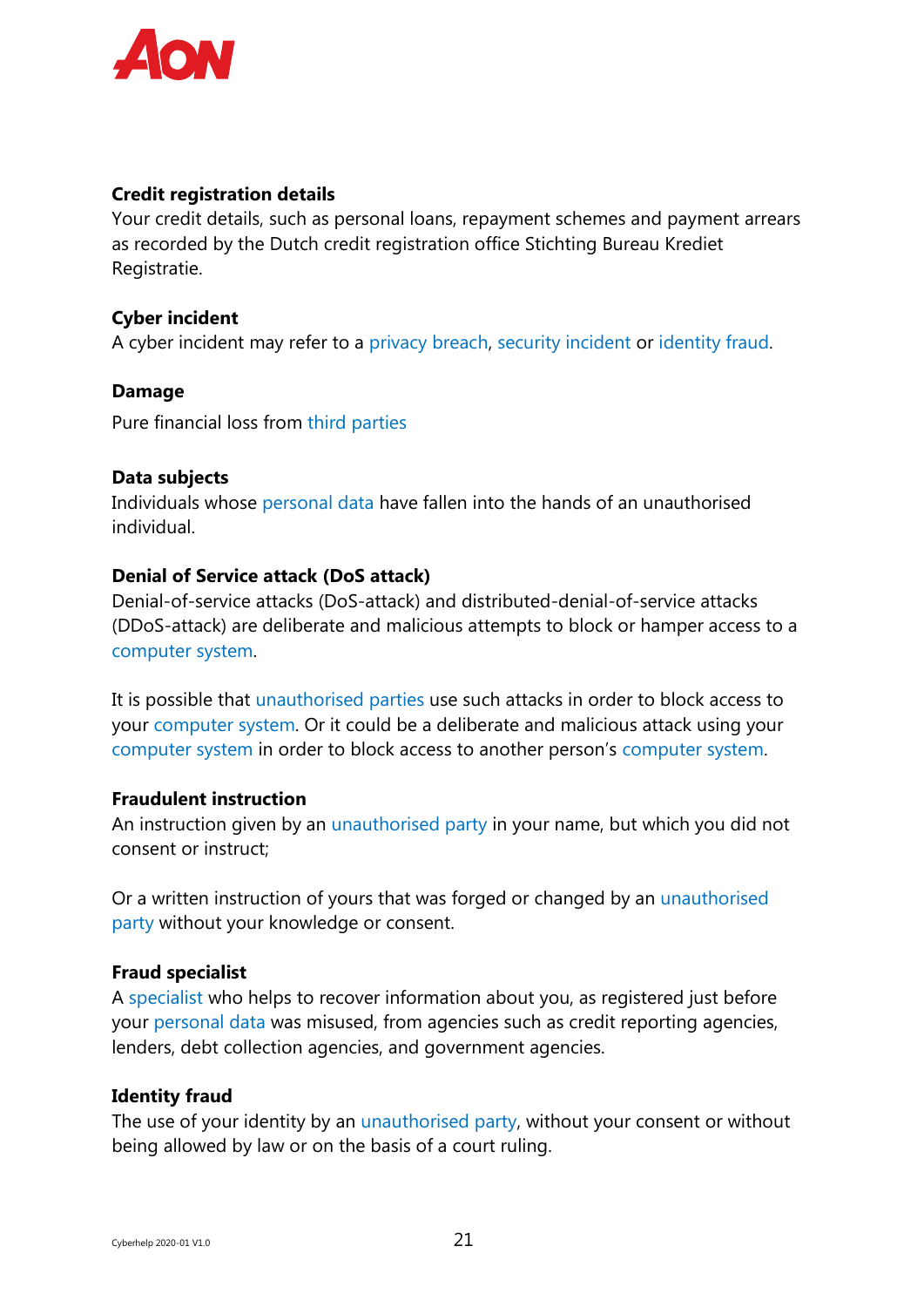

#### **Interconnected incidents**

Incidents with the same cause or where an incident is the result of a previous incident.

#### **Insurer**

The insurer(s) of your household contents insurance policy.

#### **Jailbreak**

Performing a jailbreak bypasses the manufacturer's built-in security safeguards of the equipment, which, for example, also allows software to be installed on phones outside app stores. A computer system on which a jailbreak was performed is vulnerable for cyber incidents.

#### **Lawsuit**

A civil lawsuit as a consequence of a cyber incident.

#### **Loss**

Pure financial loss of third parties

#### **Lost wages**

Wages from employment which you missed out on in connection with identity fraud, because you had to take unpaid leave in order to deal with the identity fraud. For example in order to consult with your lawyer, law enforcement agencies, credit reporting agencies, or in order to make statements about the identity fraud.

#### **Malicious code**

Malicious code is a software programme, code or script intended to infect, damage or steal a computer system or data. Examples include: A virus, a Trojan horse and a computer worm.

#### **Money**

Coins and bank notes that are in circulation and that have a face value, money orders, bank cheques, personal cheques and traveller's cheques, e-currency such as bitcoins.

#### **Peer to Peer**

In a peer-to-peer network computer systems are directly linked and referred to as peers. Between these peers, files can be shared directly without the need for a central server, for example via Bluetooth.

#### **Period of insurance**

The period as indicated on the CyberHelp Overview of Cover, as included in clause 1.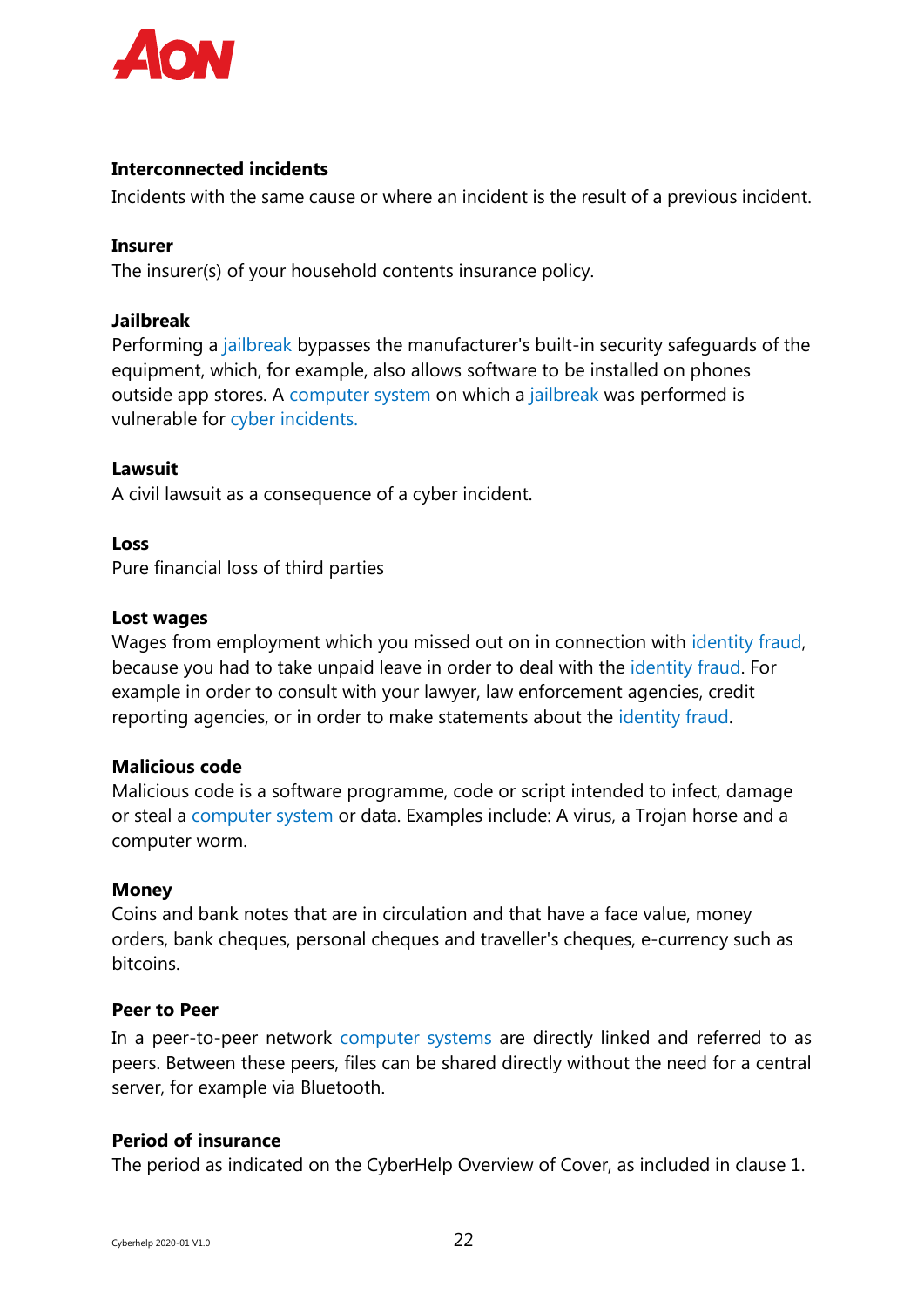

#### **Personal Data**

All data relating to a natural person, such as residential address, e-mail, passport number and medical information.

#### **Privacy breach**

Privacy breach is the unauthorised access of personal data or the theft or loss of personal data by a person who is not insured under this policy, which you process, own or manage as a private individual.

#### **Privacy legislation**

All laws and regulations relating to the control, use or protection of personal data.

#### **Private car**

A passenger car you own or that you lease for private use.

#### **Ransomware**

Any type of malicious encryption that is used to lock down a computer system or network in order to restrict or fully block access, after which in many cases a ransom is demanded, promising to lift the lock-down after payment of the ransom.

#### **Securities**

Marketable or non-marketable securities.

#### **Security incident**

- The failure of existing technical or physical security measures on your computer system which has allowed unauthorised persons to gain access to your computer system;
- A Denial of Service attack (DoS attack);
- Physical theft or loss of your computer system, which has allowed unauthorised parties to gain unauthorised access to data;
- Transfer of malicious code from your computer system to the computer system of a third party, which may cause damage.

#### **Social engineering fraud**

In social engineering, criminals abuse human characteristics, such as curiousness, trust, greed, fear and ignorance in order to mislead people, often by first collecting personal information via the internet. This is done with the purpose of fraudulently convincing somebody by e-mail, SMS, instant messaging or telephone to transfer money or bring about the transfer of money.